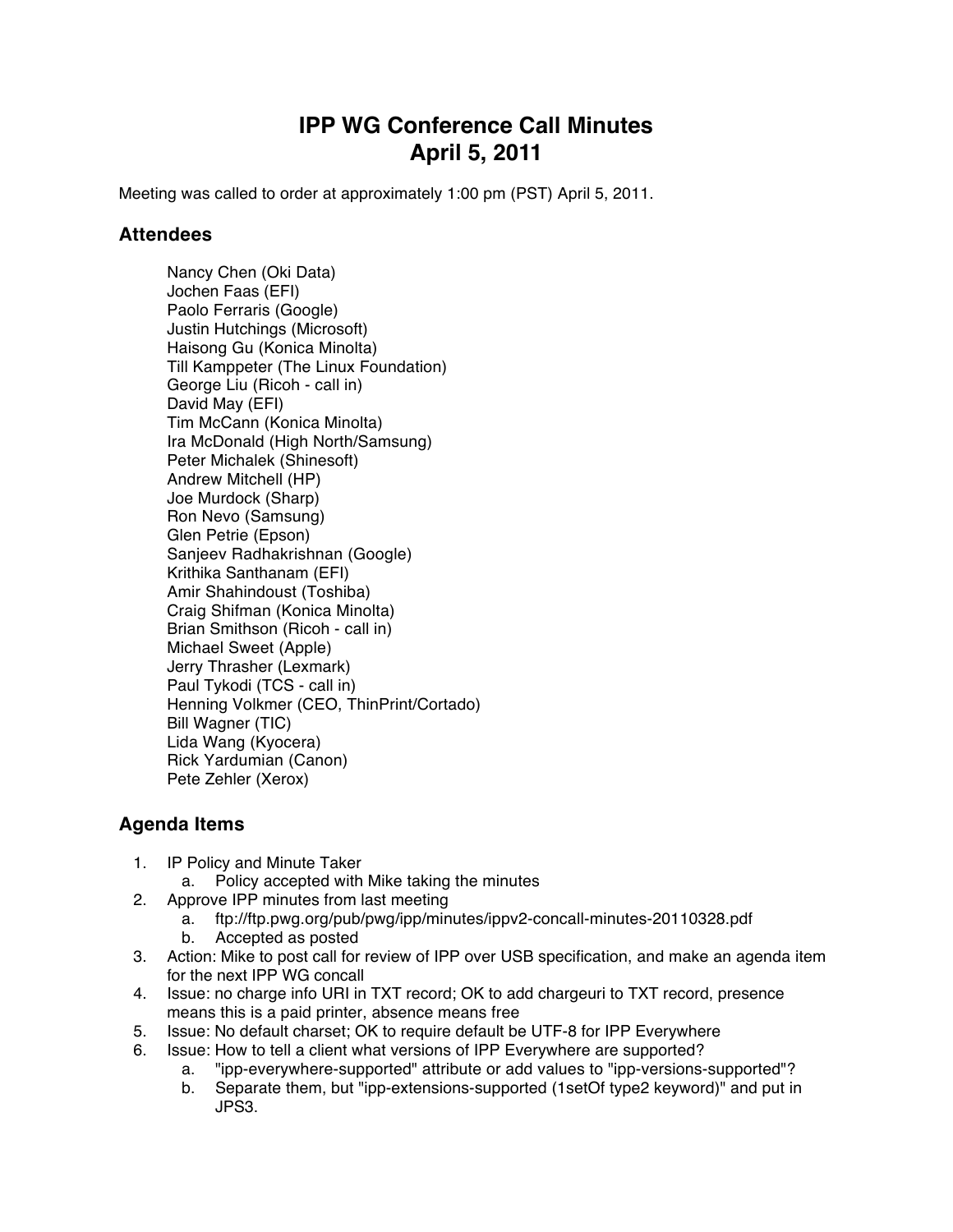- c. Register new values in IPP Everywhere First Edition
- 7. Issue: How to configure discovery protocols "ipp-discovery-supported (1setOf type2 keyword)"?
	- a. OK for admin
	- b. Not necessary to include in registration information
	- c. Only sets use of protocol, not protocol options or client negotiation
	- d. In JPS3
- 8. IPP Everywhere First Edition
	- a. ftp://ftp.pwg.org/pub/pwg/ipp/wd/wd-ippeve10-20110326.pdf
	- b. Abstract: extension of (not superset) IPP, don't list specific IPP versions or discovery protocols, add some sort of "direct printing" terminology
	- c. Line 166-169: Change to "is to allow Clients, particularly …"
	- d. Add 2.x Imaging Terminology to import terminology from RFC 2911, ISO DPA, etc. (copy boilerplate from IPP/2.0)
	- e. Add Discovery to Other Terminology
	- f. Add Direct and Indirect Imaging terminology
		- Direct is the client connecting without an intermediary (in a different administrative domain) to an Imaging Device or local print server
		- Indirect is the client connecting through a Cloud Imaging Provider
	- g. Add Coloring to Other Terminology
	- h. Section 3: Drop the "Per the pwg process, ", add page break before section
	- i. Section 3.1: Collapse 1-item bullets to the parent sentences
	- j. Line 186: Lose the "and so forth", including document format or e.g. document format
	- k. Line 194: "driverless" in quotes
	- l. Move rationale starting on line 227 to top of section 3.1, given the documents listed below, …, add a first sentence to state the need for IPP Everywhere (problem statement from charter?), add some sort of "direct printing" terminology
	- m. Lines 199-200: "im- ages" join
	- n. Line 225: drop "and SLP services", move SLP to separate reference to schema (normative reference below)
	- o. Line 229, 231: "Use" instead of "Utilize"
	- p. Line 233: Drop list of document formats
	- q. Consider OpenXPS as standard document format?
	- r. Section 3.2: Numbered subsections with titles for use cases
		- ⁃ Expand out and include use cases that are out of scope
			- ⁃ Re-add Samsung use cases that were deemed out-of-scope
			- Merge list of use cases with Cloud Imaging
		- Action: Mike to post call for use cases to both ipp and cloud ML
	- s. Section 4: WS-Discovery of IPP?
		- ⁃ W3C/Microsoft says no
		- But you could extend WS-Print to support this too
	- t. Line 268: Coloring instead of "filtering" (or keep filtering)
	- u. Section 4: Need use cases for Bluetooth, NFC, UPNP, and other protocols
	- v. Table 1: Add new attributes (printer-uuid, ipp-extensions-supported, plus ldap stuff) with notes
	- w. Section 4.2: Add section on usb\_XXX keys in the TXT record.
	- x. Add normative reference to PWG Command Set spec
	- y. Add conformance requirements for HTTP Upgrade if printer supports TLS? Verify that we don't already say this in IPP/2.0 SE
	- z. 4.2.2: Make conditional based on auto-geolocation or configured values, configuration by administrator, no "manually", look up DNS behavior for no value
	- a. Do we need SNMP additions? Not now, but later via PWG document (NOT IETF) filtered through MFD Model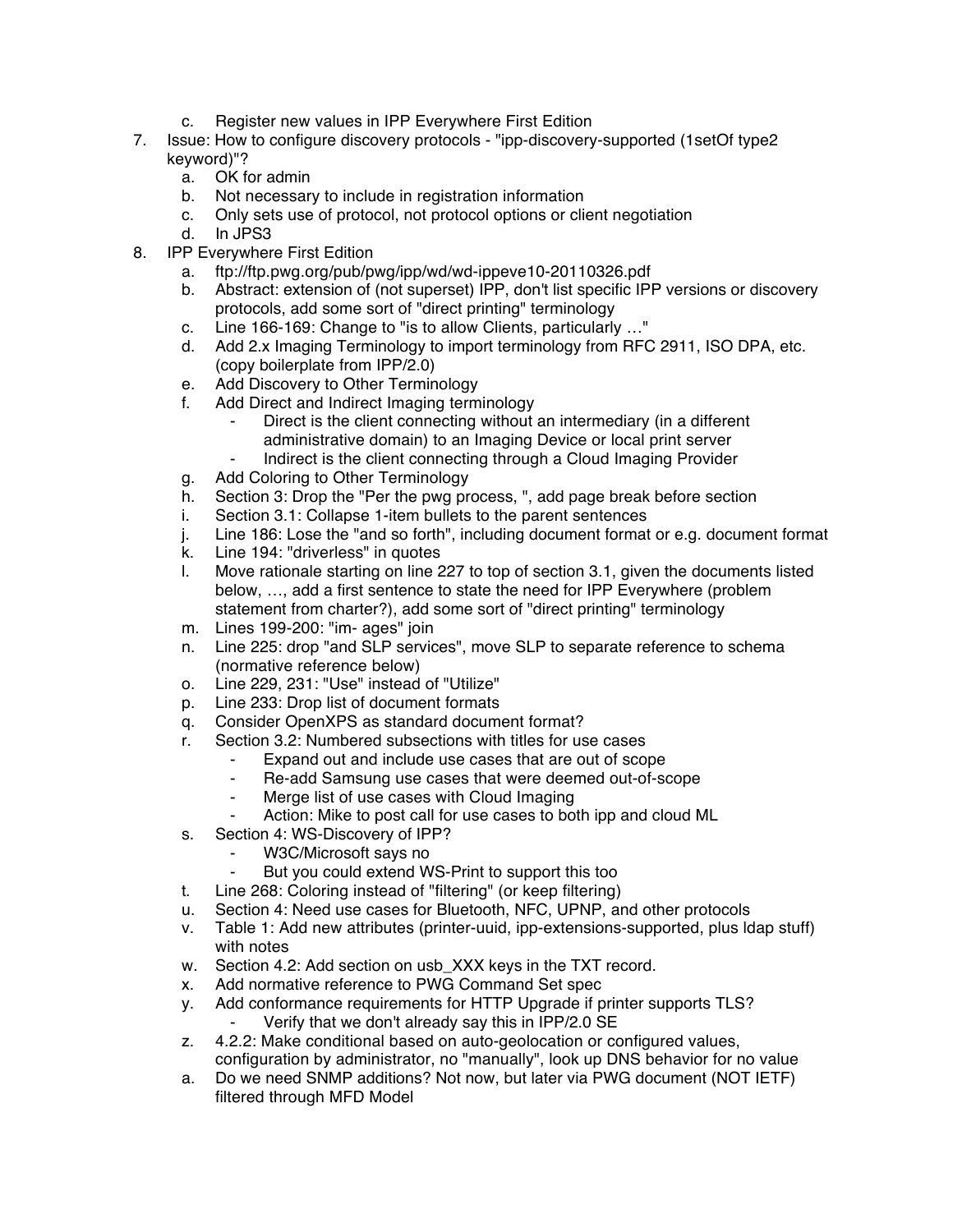- b. 4.2.3.1: Expand "air" (auth-info-required), change "print" to "imaging"
- c. Line 309: Reference RFC4559 and JPS3
- d. 4.2.3: Specifically mention SHOULD omit key/value pairs with default values
- e. Issue: Sync with IDS to define any additional uri-authentication-supported values in JPS3 and 4.3.2.1
- f. 4.2.3.2: Add RFC references, "imaging" instead of "print"
- g. 4.2.3.3: Add RFC 4122 and JPS3 reference
- h. 4.3: Add RFCs for LDAP, SLP, and filtering
- i. Add 4.4 UPNP discovery
- j. Action: Andrew to provide section 4.4 UPNP discovery text
- k. Q: Do BMLinks discovery too? Joe will provide a use case, we can decide later.
- l. Section 5: "Protocol Binding", add intro that states that other bindings can be extended to support IPP Everywhere semantics such as WS-Print and JMF
- m. Section 5.1: Add reference to JPS3
- n. Tables 2-6: Add notes for attributes newly required
	- ⁃ Vote: 11-2 in favor of the list of all attributes
		- ⁃ Vote: 6 will review
- o. Add note at beginning of section 5 to talk about IPP/2.0+, IPP/2.1+, and IPP/2.2+ in required for column
- p. Table 3: Add notes for Paid Print (Charge Print) and printer-geo-location
- q. printer-geo-location: noValue/unknown value tag if not set
- r. printer-icc-profiles: IPP/2.1+
- s. printer-icc-profiles: Clarify description to limit to proofing and color managed workflows.
- t. Add table to JPS3 for table colorant names and sRGB values
- u. Tables 2-6: Notes use (note N) and not superscript N.
- v. Table 6: job-impressions, job-impressions-completed
	- FREVIEW RFC 2911 definition and update<br>FRECULT Actually printed not received by the print
	- Actually printed, not received by the printer
- w. Section 6: Remove conformance for JPEG, PDF, add OpenXPS
	- Q: Make OpenXPS required? No, not compatible with low-end printer
	- Q: Transform from PWG Raster to OpenXPS how to get job ticket embedded? That is a function of the IPP Printer when it generates the PDL for the marking engine
	- ⁃ Q: Do we want to address non-IPP delivery/job tickets/etc? For further discussion on the mailing list.
- x. Make one conformance level for IPP Everywhere with conditional support for different bits (PIN printing, etc.)
- 9. JPS3
	- a. Did not get to this
- 10. PWG Raster
	- a. Did not get to this

## **Next Steps / Open Actions**

- Next IPP WG conference call April 18, 2011 at 1pm (EST)
- Review JPS3 and PWG Raster spec updates
- Action: Mike to post call for use cases to both ipp and cloud ML
- Action: Andrew to provide section 4.4 UPNP discovery text
- Action: Mike to post preliminary Cloud Imaging WG web page, rename wiki page (COMPLETED)
- Action: Ira to post prtMarkerSupplies and prtMarkerColorant mappings, with DMTF and MFD refinements as new "printer-supply (1setOf text)" and "printer-supply-description (1setOf